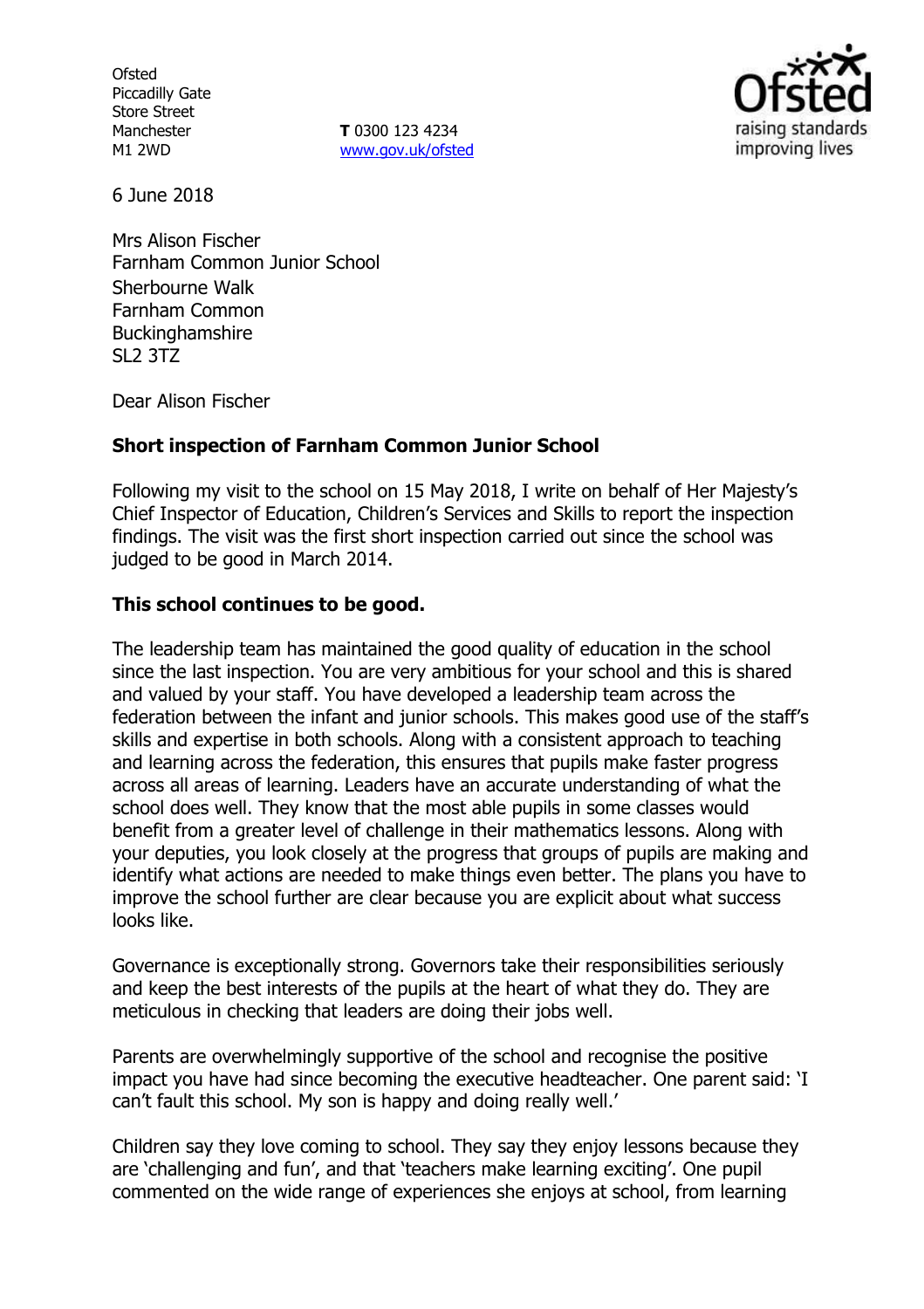

about life during the Second World War to welcoming a circus into school as part of a community event. She accurately reflected the very positive attitude to learning that is at the heart of this school.

You have made sure that the curriculum is broad and engaging for all pupils. The Year 3 Stone Age 'Great British Bake Off' menus made the period of history very accessible to pupils as they devised particularly gory dishes. Pupils also participate in a wide range of activities and clubs run by school staff and external companies. Your lunchtime bicycle club uses sports funding to ensure that by the time pupils leave the school, every one of them can ride a bicycle safely and carry out bicycle maintenance. The school has, excitingly, earned a place in the biking finals at the Buckinghamshire school games. Trips to local places of interest, for example Burnham Beeches, allow pupils to develop team-building skills and resilience while orienteering. Pupils appreciate opportunities to develop their leadership skills by running their own clubs too, undertaking duties such as being playground ambassadors and contributing to the school council.

Leaders have successfully tackled the areas for improvement since the last inspection. When you took up post as executive headteacher in September 2016, you were acutely aware that the teaching of mathematics remained a weakness. You wisely appointed a strategic leader for mathematics, who has worked diligently and systematically across the federation to ensure that pupils are receiving goodquality mathematics teaching and are making improved rates of progress. Along with your leaders, you have accurately identified where further improvements are needed in mathematics, and know that some of the most able pupils need to be challenged further. Teachers now use assessment well throughout lessons to understand what pupils do and do not know. They use this to adapt their teaching well. Finally, leaders now have rigorous checking systems in place to monitor pupils' progress and achievements and to ensure that any underperformance is quickly challenged.

## **Safeguarding is effective.**

The leadership team has ensured that all safeguarding systems are fit for purpose, and that records are detailed and of a high quality. All staff are expected to read and understand the school's policies and protocols for keeping pupils safe. Staff follow this guidance meticulously and if they have any concerns for a pupil's safety, these are addressed swiftly. Leaders are not afraid to challenge decisions made by external professionals, and make representations on behalf of pupils.

Governors review safeguarding processes regularly and effectively. They take this responsibility very seriously, and are passionate about ensuring the safety and wellbeing of everyone. All staff and governors receive appropriate safeguarding training as part of their inductions.

All of the parents who responded to the governors' questionnaire and the Ofsted questionnaire, Parent View, said that they know their children are safe at school. All pupils say they feel safe at school. They say that if ever they fall out with their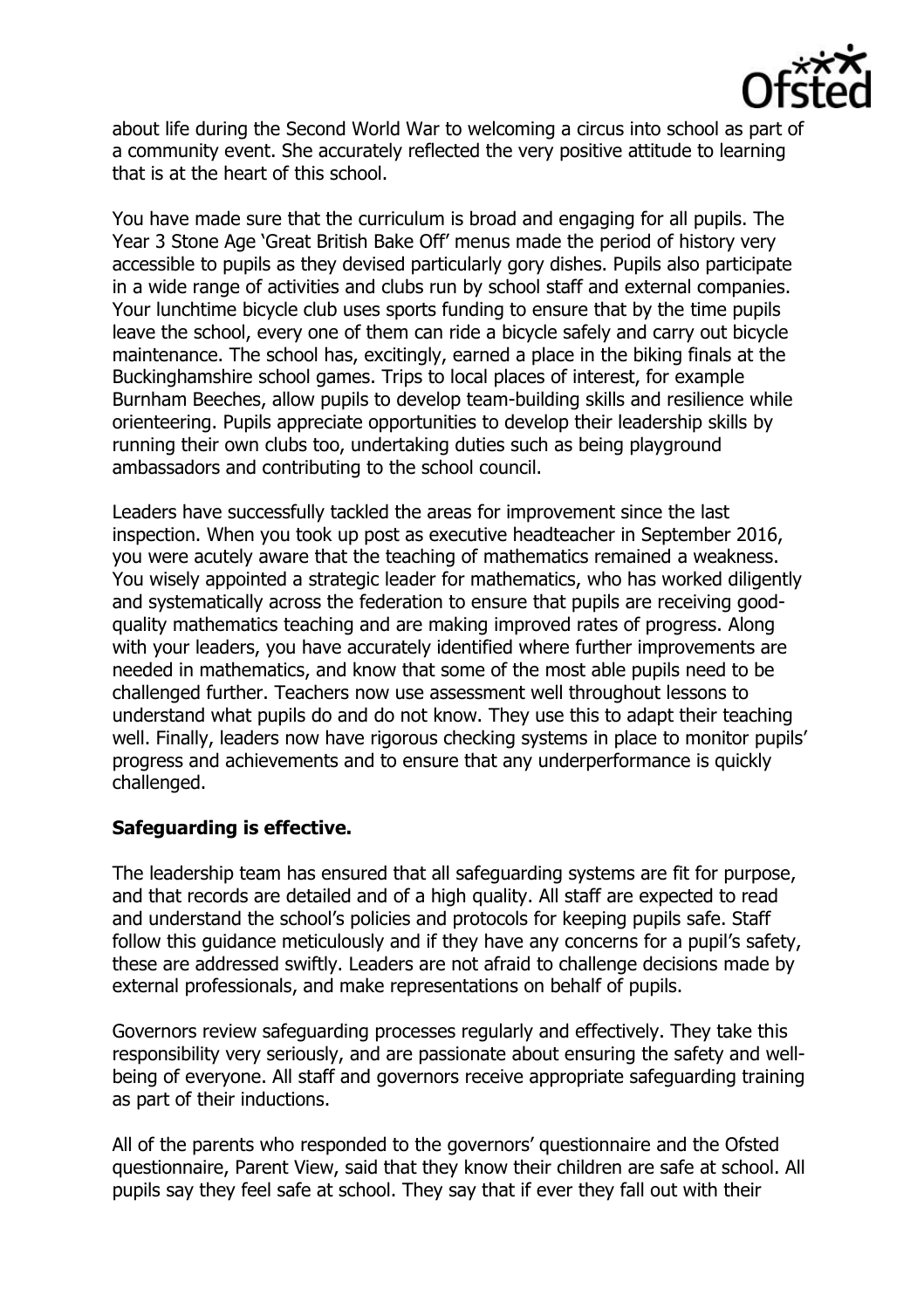

friends, teachers are there to help them. They say that bullying rarely happens as this is 'a safe school' where it is 'easy to make friends'. They state that teachers always listen to what they have to say, and are always there to help them when needed.

# **Inspection findings**

- During this inspection I looked at: the effectiveness of safeguarding; the progress that pupils are making in mathematics; what impact the poor attendance of disadvantaged pupils is having on current pupils' progress and what steps you are taking to improve this; and what steps you have taken to improve the progress boys make in English.
- Leaders are committed to the school being a centre of excellence for mathematics in the near future. The strategic lead for mathematics is successfully driving improvements in mathematics across the school. She provides valuable training, support and challenge for teachers and support staff. As a result, mathematics teaching is improving and pupils are making much faster progress. They are on track to achieve outcomes at the end of the year that are at least in line with national figures.
- With the strategic lead for mathematics, you are working to ensure that pupils who are capable of achieving the higher standards in mathematics are provided with more opportunities to work at greater depth in every class. Some teachers have a consistent focus on routinely providing extra challenge and extension tasks. For example, in a Year 6 class, pupils were investigating the angles of shapes they had made with masking tape on their tables. They used protractors to start off with, but then were encouraged to work out the missing measurements using the mathematical knowledge they had. Some pupils extended their learning further by providing proof of their results.
- You make sure that disadvantaged pupils and those with special educational needs and/or disabilities are well supported. You carefully monitor their progress. They are making good progress in their mathematics because of the targeted support they are receiving. Teachers prepare additional resources with care to support pupils with specific learning needs well.
- You are working hard to make sure that pupils are in school regularly. Your attendance team provides consistent support and challenge to families who don't ensure their children get to school. You know that pupils who are frequently absent are missing out on their learning and your team works hard to improve this. You monitor any absence closely and are developing your use of 'structured conversations' with parents, particularly for those pupils who are in receipt of pupil premium. Diligent monitoring by a link governor ensures that 'no stone is left unturned'. You are rightly planning further work to improve the attendance of pupils who are in receipt of pupil premium.
- You have analysed the different outcomes achieved by boys and girls in reading, writing, grammar and spelling, and are doing a lot to promote these areas across the school. You and your staff work hard to engage boys more with English by providing teaching based around high-quality texts and encouraging a love of